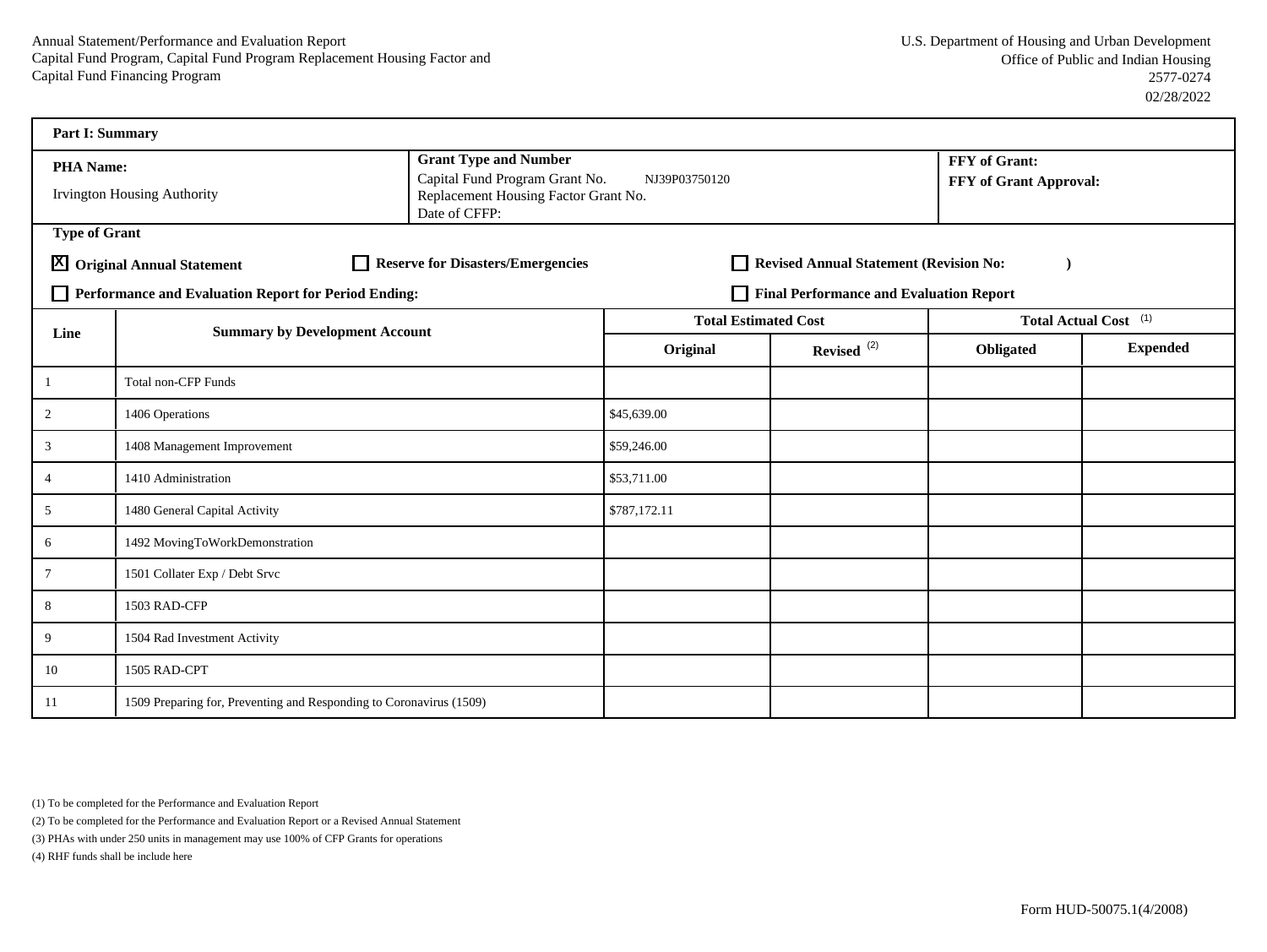| <b>Part I: Summary</b>                        |                                                      |                                                                                                                         |                             |                                         |                                                |                                  |
|-----------------------------------------------|------------------------------------------------------|-------------------------------------------------------------------------------------------------------------------------|-----------------------------|-----------------------------------------|------------------------------------------------|----------------------------------|
| <b>PHA Name:</b>                              | <b>Irvington Housing Authority</b>                   | <b>Grant Type and Number</b><br>Capital Fund Program Grant No.<br>Replacement Housing Factor Grant No.<br>Date of CFFP: | NJ39P03750120               |                                         | FFY of Grant:<br><b>FFY of Grant Approval:</b> |                                  |
| <b>Type of Grant</b>                          |                                                      |                                                                                                                         |                             |                                         |                                                |                                  |
|                                               | X Original Annual Statement                          | Reserve for Disasters/Emergencies                                                                                       |                             | Revised Annual Statement (Revision No:  |                                                |                                  |
|                                               | Performance and Evaluation Report for Period Ending: |                                                                                                                         |                             | Final Performance and Evaluation Report |                                                |                                  |
| <b>Summary by Development Account</b><br>Line |                                                      |                                                                                                                         | <b>Total Estimated Cost</b> |                                         |                                                | Total Actual Cost <sup>(1)</sup> |
|                                               |                                                      |                                                                                                                         | Original                    | Revised <sup>(2)</sup>                  | Obligated                                      | <b>Expended</b>                  |
| 12                                            | 9000 Debt Reserves                                   |                                                                                                                         |                             |                                         |                                                |                                  |
| 13                                            | 9001 Bond Debt Obligation                            |                                                                                                                         | \$395,748.89                |                                         |                                                |                                  |
| 14                                            | 9002 Loan Debt Obligation                            |                                                                                                                         |                             |                                         |                                                |                                  |
| 15                                            | <b>RESERVED</b>                                      |                                                                                                                         |                             |                                         |                                                |                                  |
| 16                                            | <b>RESERVED</b>                                      |                                                                                                                         |                             |                                         |                                                |                                  |
| 17                                            | <b>RESERVED</b>                                      |                                                                                                                         |                             |                                         |                                                |                                  |
| 18a                                           | <b>RESERVED</b>                                      |                                                                                                                         |                             |                                         |                                                |                                  |
| 18ba                                          | <b>RESERVED</b>                                      |                                                                                                                         |                             |                                         |                                                |                                  |
| 19                                            | <b>RESERVED</b>                                      |                                                                                                                         |                             |                                         |                                                |                                  |
| 20                                            | <b>RESERVED</b>                                      |                                                                                                                         |                             |                                         |                                                |                                  |
| 21                                            | Amount of Annual Grant: (sum of lines 2-20)          |                                                                                                                         | \$1,341,517.00              |                                         |                                                |                                  |

(1) To be completed for the Performance and Evaluation Report

(2) To be completed for the Performance and Evaluation Report or a Revised Annual Statement

(3) PHAs with under 250 units in management may use 100% of CFP Grants for operations

(4) RHF funds shall be include here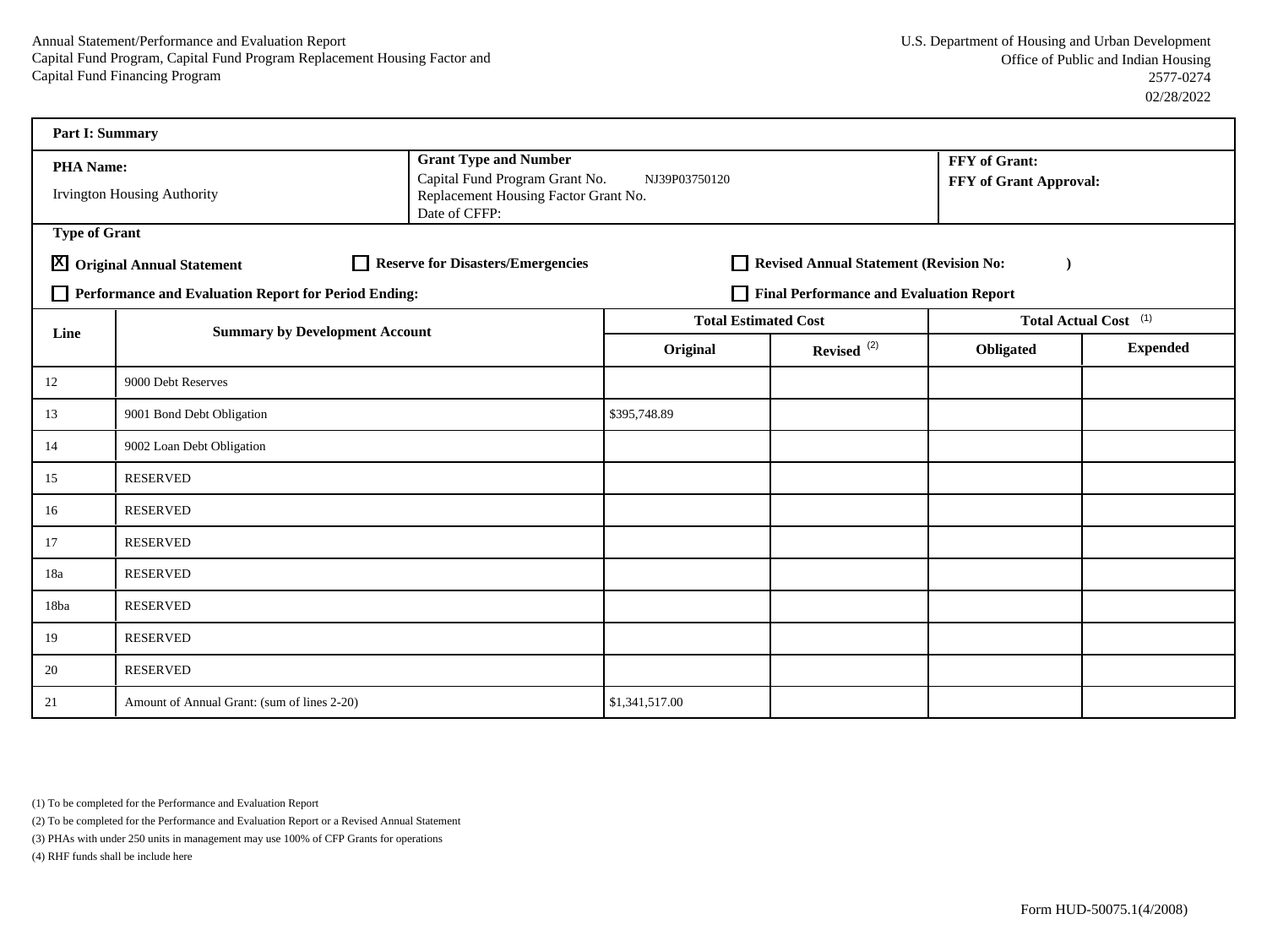| <b>Part I: Summary</b> |                                                           |                                                                                         |                                         |                                        |                        |                                  |  |  |  |  |
|------------------------|-----------------------------------------------------------|-----------------------------------------------------------------------------------------|-----------------------------------------|----------------------------------------|------------------------|----------------------------------|--|--|--|--|
| <b>PHA Name:</b>       |                                                           | <b>Grant Type and Number</b>                                                            | NJ39P03750120                           |                                        | <b>FFY</b> of Grant:   |                                  |  |  |  |  |
|                        | <b>Irvington Housing Authority</b>                        | Capital Fund Program Grant No.<br>Replacement Housing Factor Grant No.<br>Date of CFFP: |                                         |                                        | FFY of Grant Approval: |                                  |  |  |  |  |
| <b>Type of Grant</b>   |                                                           |                                                                                         |                                         |                                        |                        |                                  |  |  |  |  |
|                        | X Original Annual Statement                               | <b>Reserve for Disasters/Emergencies</b>                                                |                                         | Revised Annual Statement (Revision No: |                        |                                  |  |  |  |  |
|                        | Performance and Evaluation Report for Period Ending:      |                                                                                         | Final Performance and Evaluation Report |                                        |                        |                                  |  |  |  |  |
| Line                   | <b>Summary by Development Account</b>                     |                                                                                         | <b>Total Estimated Cost</b>             |                                        |                        | Total Actual Cost <sup>(1)</sup> |  |  |  |  |
|                        |                                                           | Original                                                                                | Revised $(2)$                           | Obligated                              | <b>Expended</b>        |                                  |  |  |  |  |
| 22                     | Amount of line 21 Related to LBP Activities               |                                                                                         |                                         |                                        |                        |                                  |  |  |  |  |
| 23                     | Amount of line 21 Related to Section 504 Activities       |                                                                                         |                                         |                                        |                        |                                  |  |  |  |  |
| 24                     | Amount of line 21 Related to Security - Soft Costs        |                                                                                         |                                         |                                        |                        |                                  |  |  |  |  |
| 25                     | Amount of line 21 Related to Security - Hard Costs        |                                                                                         |                                         |                                        |                        |                                  |  |  |  |  |
| 26                     | Amount of line 21 Related to Energy Conservation Measures |                                                                                         |                                         |                                        |                        |                                  |  |  |  |  |

| <b>Signature of Executive Director</b> /S/MABW29                                            | <i>04/28/2020</i><br>Date | Signature of Public Housing Director | Date |  |  |  |  |  |  |  |
|---------------------------------------------------------------------------------------------|---------------------------|--------------------------------------|------|--|--|--|--|--|--|--|
| (1) To be completed for the Performance and Evaluation Report                               |                           |                                      |      |  |  |  |  |  |  |  |
| (2) To be completed for the Performance and Evaluation Report or a Revised Annual Statement |                           |                                      |      |  |  |  |  |  |  |  |
| (3) PHAs with under 250 units in management may use 100% of CFP Grants for operations       |                           |                                      |      |  |  |  |  |  |  |  |

 $\mathbf{I}$ 

(4) RHF funds shall be include here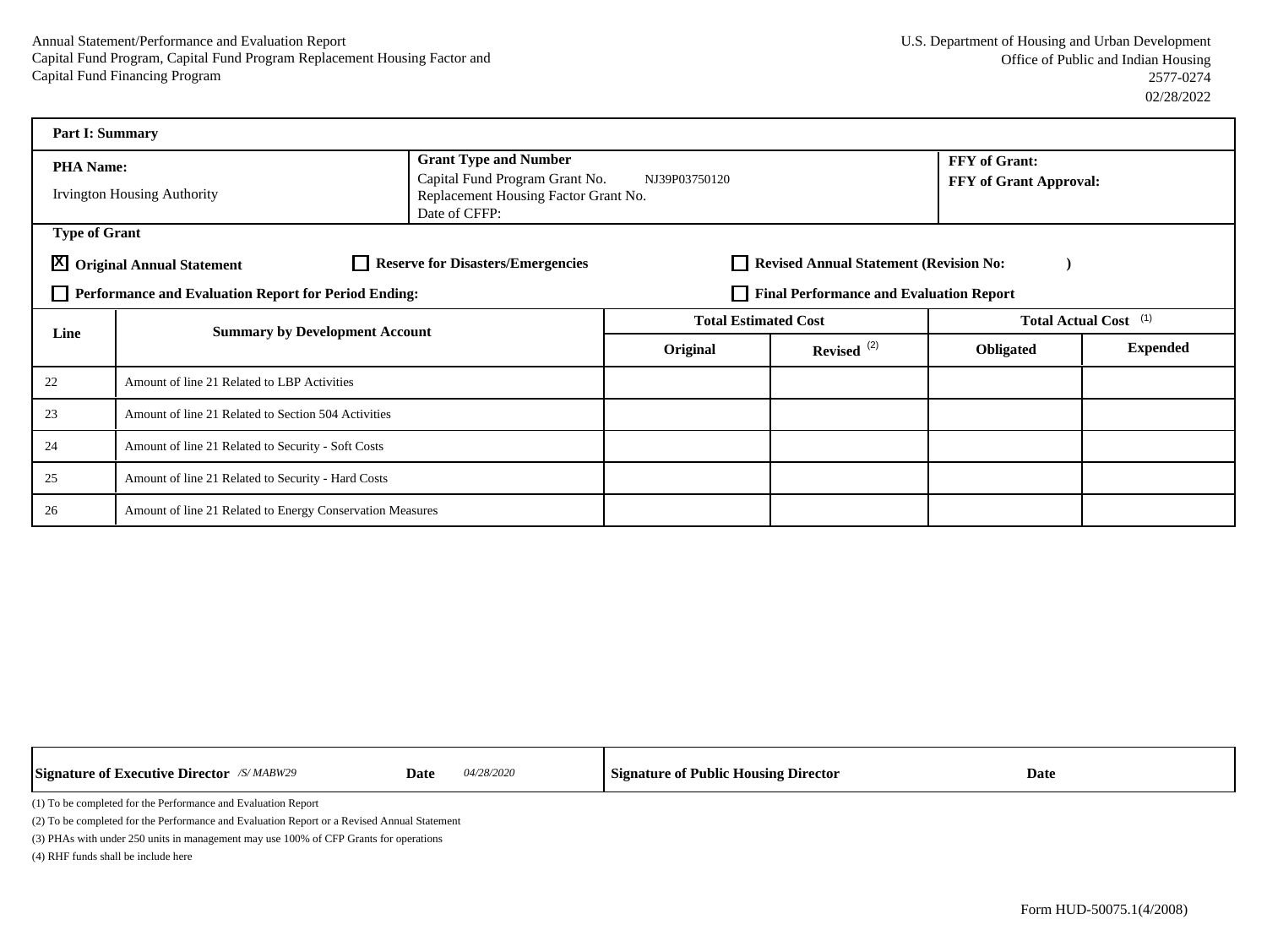| <b>Part II: Supporting Pages</b>                |                                                                                                                        |  |                                                                                                                                          |          |                             |                          |                                  |                                 |                       |  |
|-------------------------------------------------|------------------------------------------------------------------------------------------------------------------------|--|------------------------------------------------------------------------------------------------------------------------------------------|----------|-----------------------------|--------------------------|----------------------------------|---------------------------------|-----------------------|--|
| <b>PHA Name:</b><br>Irvington Housing Authority |                                                                                                                        |  | <b>Grant Type and Number</b><br>Capital Fund Program Grant No.<br>NJ39P03750120<br>Replacement Housing Factor Grant No.<br>CFFP(Yes/No): |          |                             |                          |                                  | <b>Federal FFY of Grant:</b>    |                       |  |
| <b>Development Number</b>                       | <b>General Description of Major</b>                                                                                    |  | <b>Development</b><br>Account No.                                                                                                        |          | <b>Total Estimated Cost</b> |                          | Total Actual Cost <sup>(2)</sup> |                                 | <b>Status of Work</b> |  |
| Name/PHA-Wide Activities                        | <b>Work Categories</b>                                                                                                 |  |                                                                                                                                          | Quantity | Original                    | $Revised$ <sup>(1)</sup> | <b>Funds</b><br>Obligated        | <b>Funds</b><br><b>Expended</b> |                       |  |
| Not associated with any specific<br>development | Management Improvement (Management<br>Improvement (1408))<br>Description : System Improvement other,<br>staff training |  | 1408                                                                                                                                     |          | \$59,246.00                 |                          |                                  |                                 |                       |  |
| Not associated with any specific<br>development | Administration (Administration (1410))<br>Description : Administration - salaries                                      |  | 1410                                                                                                                                     |          | \$53,711.00                 |                          |                                  |                                 |                       |  |
| Not associated with any specific<br>development | Operations (Operations (1406))<br>Description : Operations                                                             |  | 1406                                                                                                                                     |          | \$45,639.00                 |                          |                                  |                                 |                       |  |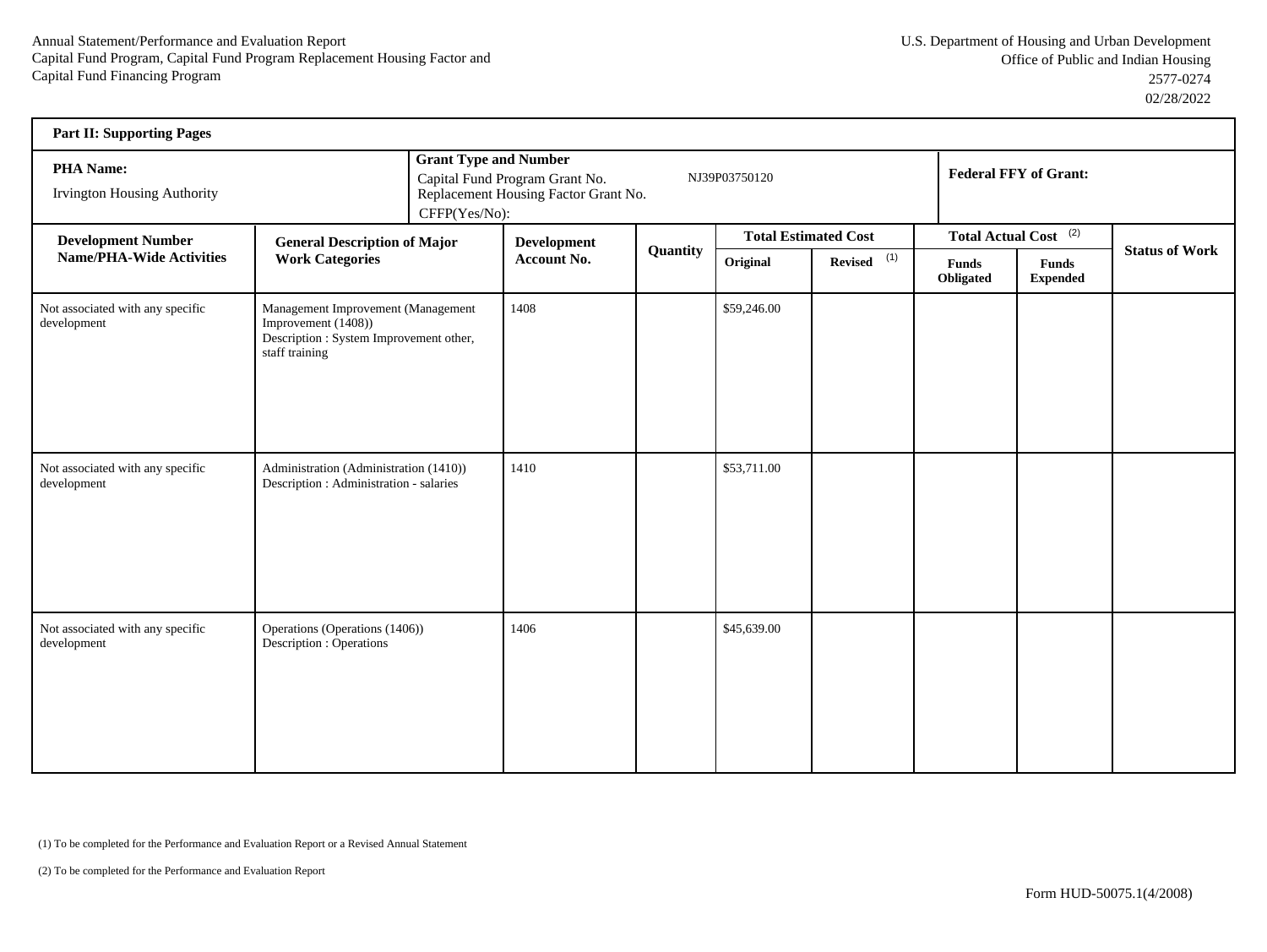| <b>Part II: Supporting Pages</b>                       |                                                                                                                     |                    |                                                                                                                         |                 |                             |               |                                  |                                 |                              |  |  |
|--------------------------------------------------------|---------------------------------------------------------------------------------------------------------------------|--------------------|-------------------------------------------------------------------------------------------------------------------------|-----------------|-----------------------------|---------------|----------------------------------|---------------------------------|------------------------------|--|--|
| <b>PHA Name:</b><br><b>Irvington Housing Authority</b> |                                                                                                                     | CFFP(Yes/No):      | <b>Grant Type and Number</b><br>Capital Fund Program Grant No.<br>NJ39P03750120<br>Replacement Housing Factor Grant No. |                 |                             |               |                                  |                                 | <b>Federal FFY of Grant:</b> |  |  |
| <b>Development Number</b>                              | <b>General Description of Major</b>                                                                                 |                    | <b>Development</b>                                                                                                      | <b>Quantity</b> | <b>Total Estimated Cost</b> |               | Total Actual Cost <sup>(2)</sup> |                                 |                              |  |  |
| <b>Name/PHA-Wide Activities</b>                        | <b>Work Categories</b>                                                                                              | <b>Account No.</b> |                                                                                                                         |                 | Original                    | Revised $(1)$ | Funds<br>Obligated               | <b>Funds</b><br><b>Expended</b> | <b>Status of Work</b>        |  |  |
| Not associated with any specific<br>development        | Bond Debt (Bond Debt Obligation (9001))<br>Description : Bond debt services                                         |                    | 9001                                                                                                                    |                 | \$395,748.89                |               |                                  |                                 |                              |  |  |
| Not associated with any specific<br>development        | <b>Contract Administration (Contract</b><br>Administration (1480))<br>Description : A & E Services<br>Modernization |                    | 1480                                                                                                                    |                 | \$65,639.00                 |               |                                  |                                 |                              |  |  |
| NJ037000001 - CAMPTOWN<br><b>GARDENS</b>               | Non-Dwelling Exterior (Non-Dwelling<br>Exterior (1480))<br>Description : Non-dwelling exterior, lighting            |                    | 1480                                                                                                                    |                 | \$30,000.00                 |               |                                  |                                 |                              |  |  |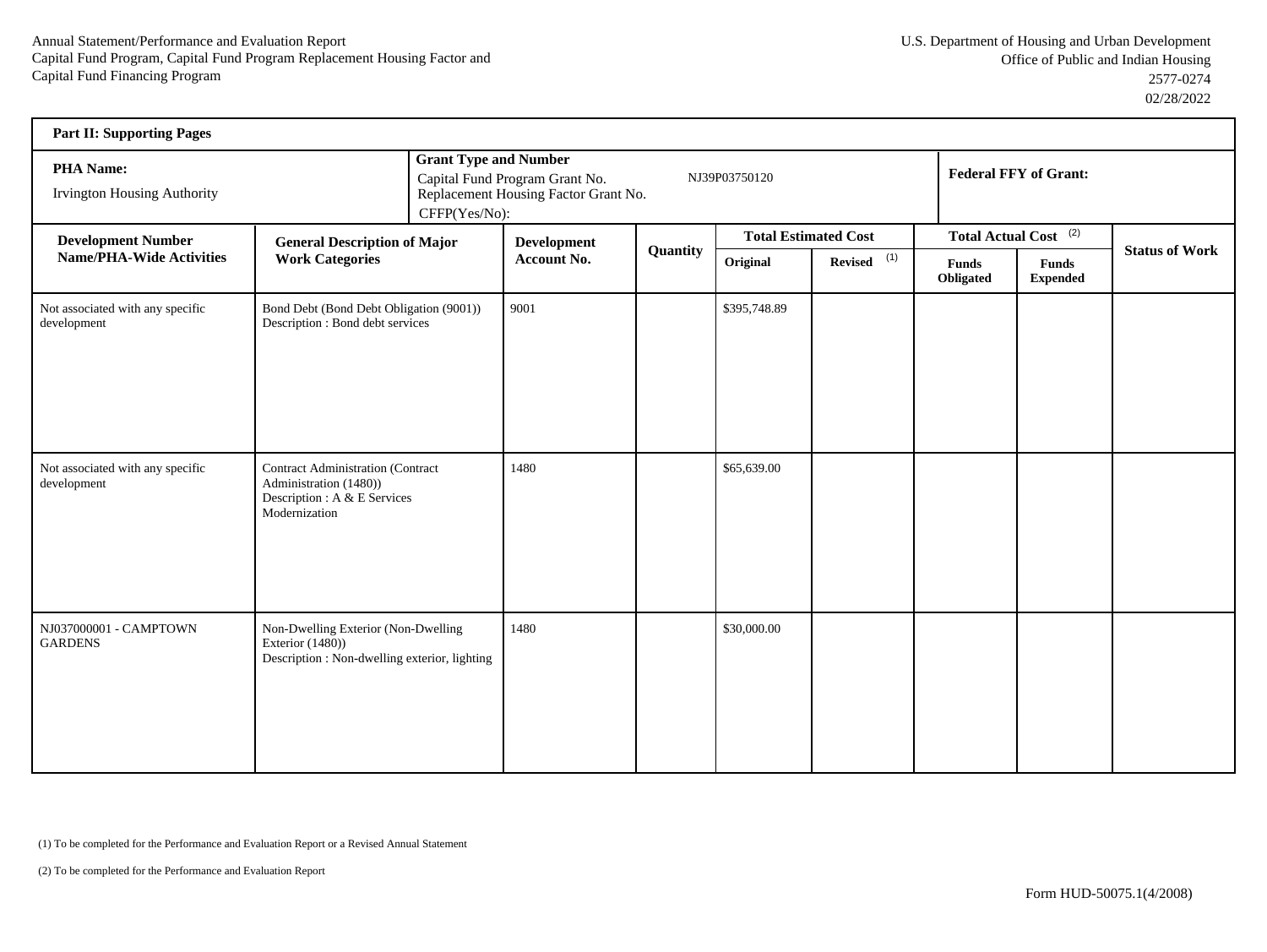| <b>Part II: Supporting Pages</b>                       |                                                                                                                                                          |               |                                                                                                                         |          |                             |                           |                                  |                                 |                       |  |
|--------------------------------------------------------|----------------------------------------------------------------------------------------------------------------------------------------------------------|---------------|-------------------------------------------------------------------------------------------------------------------------|----------|-----------------------------|---------------------------|----------------------------------|---------------------------------|-----------------------|--|
| <b>PHA Name:</b><br><b>Irvington Housing Authority</b> |                                                                                                                                                          | CFFP(Yes/No): | <b>Grant Type and Number</b><br>Capital Fund Program Grant No.<br>NJ39P03750120<br>Replacement Housing Factor Grant No. |          |                             |                           |                                  | <b>Federal FFY of Grant:</b>    |                       |  |
| <b>Development Number</b>                              | <b>General Description of Major</b>                                                                                                                      |               | <b>Development</b>                                                                                                      |          | <b>Total Estimated Cost</b> |                           | Total Actual Cost <sup>(2)</sup> |                                 | <b>Status of Work</b> |  |
| <b>Name/PHA-Wide Activities</b>                        | <b>Work Categories</b>                                                                                                                                   |               | Account No.                                                                                                             | Quantity | Original                    | $Reviewed$ <sup>(1)</sup> | Funds<br>Obligated               | <b>Funds</b><br><b>Expended</b> |                       |  |
| NJ037000001 - CAMPTOWN<br><b>GARDENS</b>               | non dwelling site work (Non-Dwelling Site<br>Work (1480))<br>Description : fencing<br>landscape<br>lighting<br>signage<br>site utilities                 |               | 1480                                                                                                                    |          | \$50,000.00                 |                           |                                  |                                 |                       |  |
| NJ037000002 - CAMPTOWN<br><b>GARDENS</b>               | ELEVATOR UPGRADE (Non-Dwelling<br>Construction - Mechanical (1480))<br>Description : Elevator Upgrade                                                    |               | 1480                                                                                                                    |          | \$50,000.00                 |                           |                                  |                                 |                       |  |
| NJ037000002 - CAMPTOWN<br><b>GARDENS</b>               | Non-Dwelling Interior (Non-Dwelling<br>Interior $(1480)$ )<br>Description : non-dwelling interior,<br>Electrical<br>mechanical<br>plumbing<br>appliances |               | 1480                                                                                                                    |          | \$50,000.00                 |                           |                                  |                                 |                       |  |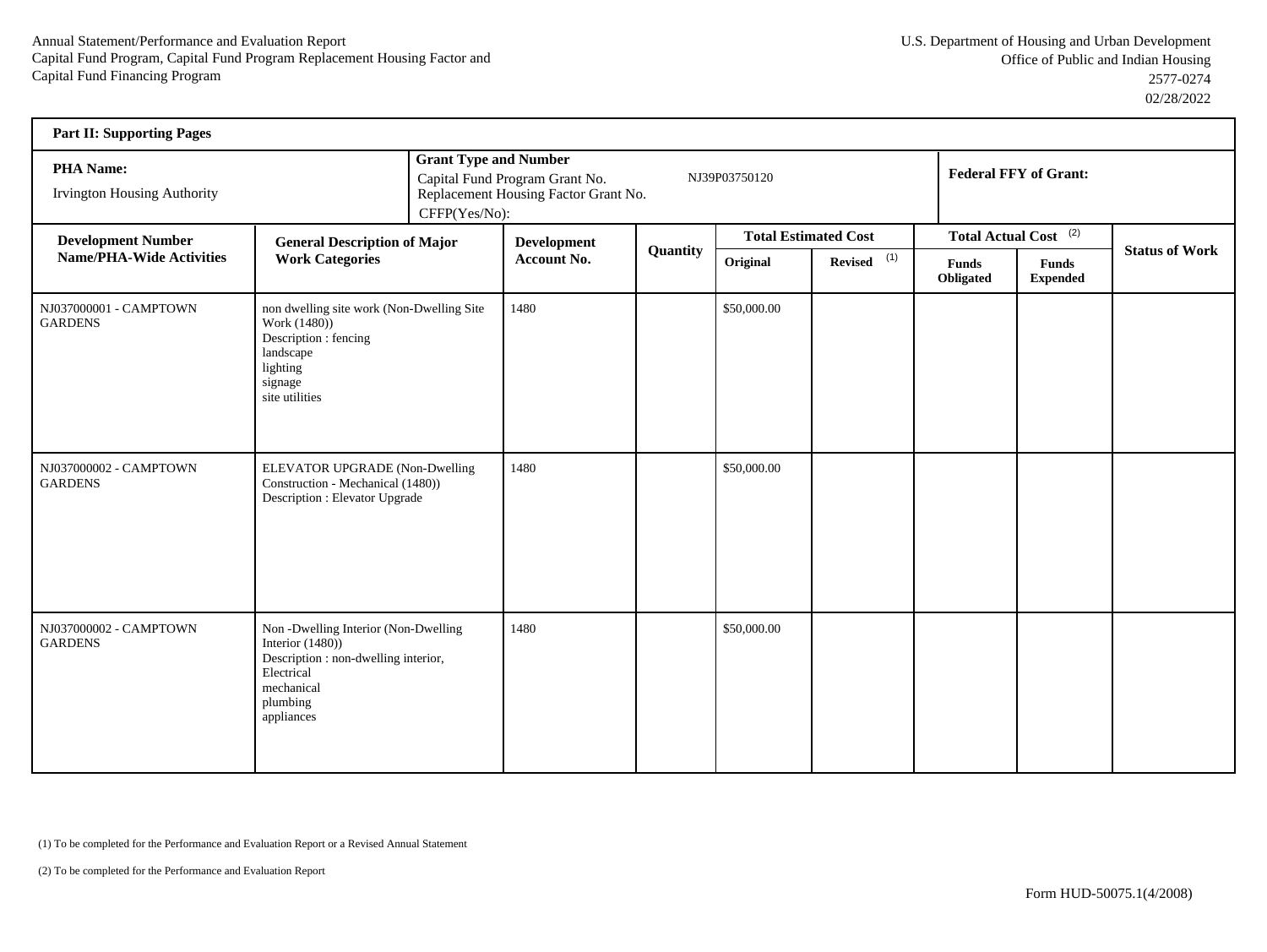| <b>Part II: Supporting Pages</b>                       |                                                                                                                                                     |               |                                                                                                                         |          |                             |                           |                                  |                                 |                       |  |
|--------------------------------------------------------|-----------------------------------------------------------------------------------------------------------------------------------------------------|---------------|-------------------------------------------------------------------------------------------------------------------------|----------|-----------------------------|---------------------------|----------------------------------|---------------------------------|-----------------------|--|
| <b>PHA Name:</b><br><b>Irvington Housing Authority</b> |                                                                                                                                                     | CFFP(Yes/No): | <b>Grant Type and Number</b><br>Capital Fund Program Grant No.<br>NJ39P03750120<br>Replacement Housing Factor Grant No. |          |                             |                           |                                  | <b>Federal FFY of Grant:</b>    |                       |  |
| <b>Development Number</b>                              | <b>General Description of Major</b>                                                                                                                 |               | <b>Development</b>                                                                                                      |          | <b>Total Estimated Cost</b> |                           | Total Actual Cost <sup>(2)</sup> |                                 |                       |  |
| <b>Name/PHA-Wide Activities</b>                        | <b>Work Categories</b>                                                                                                                              |               | <b>Account No.</b>                                                                                                      | Quantity | Original                    | $Reviewed$ <sup>(1)</sup> | Funds<br>Obligated               | <b>Funds</b><br><b>Expended</b> | <b>Status of Work</b> |  |
| NJ037000003 - CAMPTOWN<br><b>GARDENS</b>               | Dwelling Unit Interior (Dwelling Unit-<br>Interior $(1480)$ )<br>Description : appliances<br>electrical<br>mechanical<br>plumbing<br>other          |               | 1480                                                                                                                    |          | \$50,000.00                 |                           |                                  |                                 |                       |  |
| NJ037000003 - CAMPTOWN<br><b>GARDENS</b>               | Non-Dwelling Exterior (Non-Dwelling<br>Exterior $(1480)$ )<br>Description : Windows, doors                                                          |               | 1480                                                                                                                    |          | \$12,527.00                 |                           |                                  |                                 |                       |  |
| NJ037000003 - CAMPTOWN<br><b>GARDENS</b>               | Non-dwelling construction-mechanical<br>(Non-Dwelling Construction - Mechanical<br>(1480)<br>Description : electric, elevator, fire alarm,<br>other |               | 1480                                                                                                                    |          | \$26,314.11                 |                           |                                  |                                 |                       |  |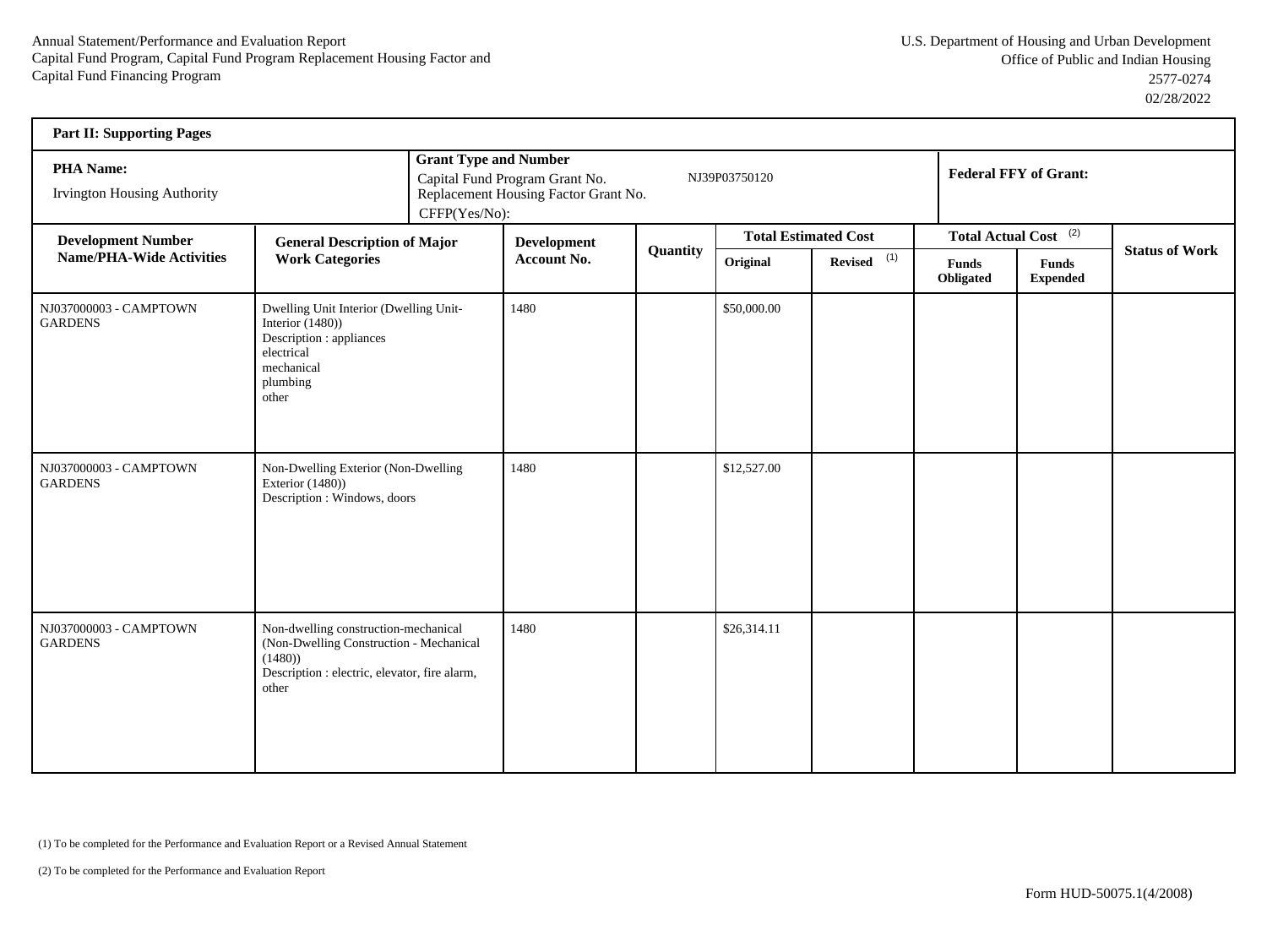| <b>Part II: Supporting Pages</b>                       |                                                                                                                                                                                                                                        |               |                                                                                                                         |          |                             |                           |                                  |                                 |                       |  |
|--------------------------------------------------------|----------------------------------------------------------------------------------------------------------------------------------------------------------------------------------------------------------------------------------------|---------------|-------------------------------------------------------------------------------------------------------------------------|----------|-----------------------------|---------------------------|----------------------------------|---------------------------------|-----------------------|--|
| <b>PHA Name:</b><br><b>Irvington Housing Authority</b> |                                                                                                                                                                                                                                        | CFFP(Yes/No): | <b>Grant Type and Number</b><br>Capital Fund Program Grant No.<br>NJ39P03750120<br>Replacement Housing Factor Grant No. |          |                             |                           |                                  | <b>Federal FFY of Grant:</b>    |                       |  |
| <b>Development Number</b>                              | <b>General Description of Major</b>                                                                                                                                                                                                    |               | <b>Development</b>                                                                                                      |          | <b>Total Estimated Cost</b> |                           | Total Actual Cost <sup>(2)</sup> |                                 | <b>Status of Work</b> |  |
| <b>Name/PHA-Wide Activities</b>                        | <b>Work Categories</b>                                                                                                                                                                                                                 |               | Account No.                                                                                                             | Quantity | Original                    | $Reviewed$ <sup>(1)</sup> | <b>Funds</b><br>Obligated        | <b>Funds</b><br><b>Expended</b> |                       |  |
| NJ037000002 - CAMPTOWN<br><b>GARDENS</b>               | non dwelling site work (Non-Dwelling Site<br>Work (1480))<br>Description : fencing<br>landscape<br>lighting<br>signage<br>site utilities                                                                                               |               | 1480                                                                                                                    |          | \$50,000.00                 |                           |                                  |                                 |                       |  |
| NJ037000003 - CAMPTOWN<br><b>GARDENS</b>               | non dwelling site work (Non-Dwelling Site<br>Work (1480))<br>Description : fencing<br>landscape<br>lighting<br>signage<br>site utilities                                                                                               |               | 1480                                                                                                                    |          | \$60,000.00                 |                           |                                  |                                 |                       |  |
| NJ037000001 - CAMPTOWN<br><b>GARDENS</b>               | Non-dwelling construction-new construction<br>(Non-Dwelling Construction-New<br>Construction (1480))<br>Description : new construction- demolition<br>security fencing<br>moving expenses<br>boarding up property<br>security<br>other |               | 1480                                                                                                                    |          | \$342,692.00                |                           |                                  |                                 |                       |  |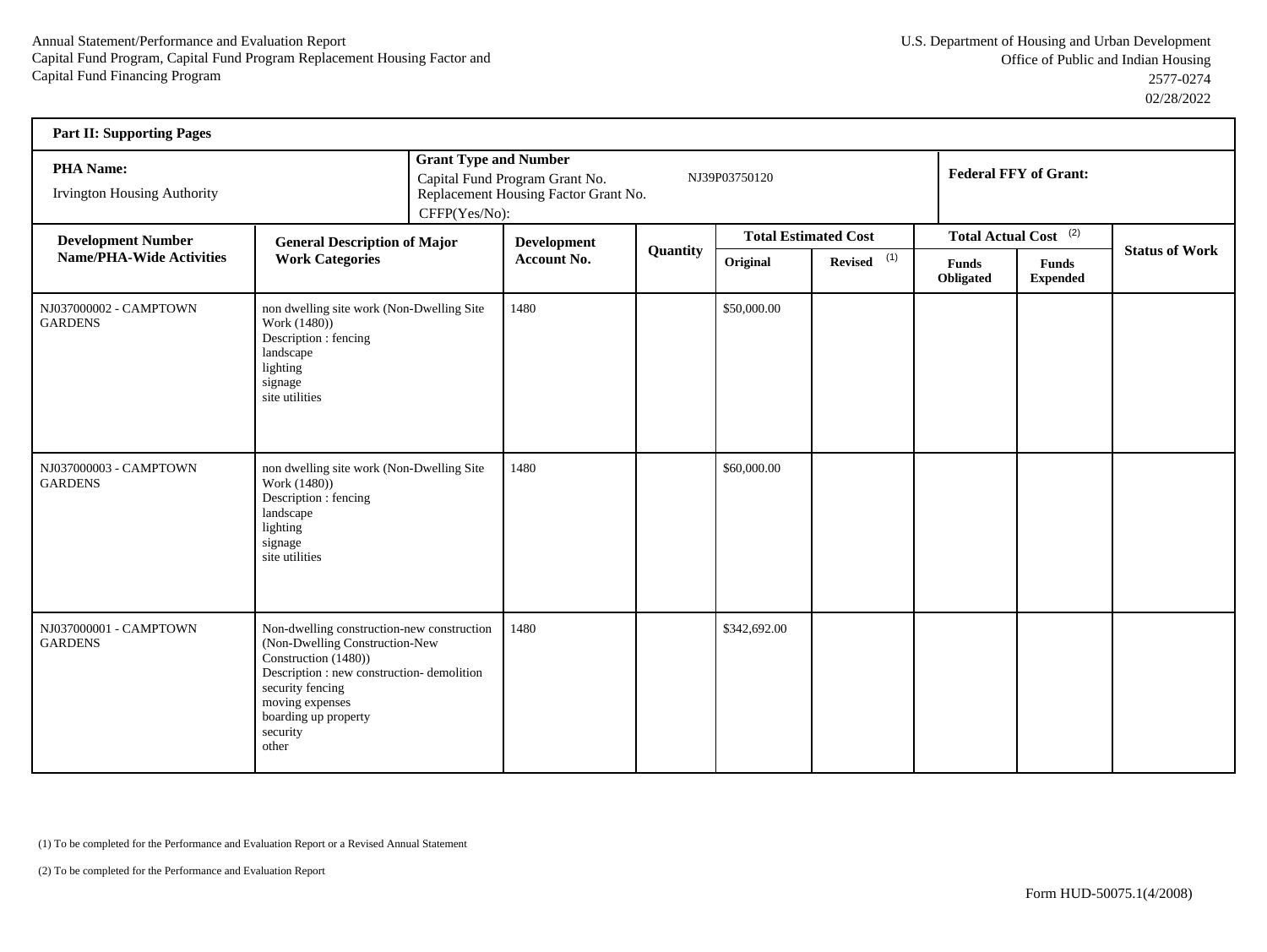| <b>Part II: Supporting Pages</b>                                                                                              |        |                                                                                                                                             |                                   |          |                |                             |                           |                                  |                       |  |
|-------------------------------------------------------------------------------------------------------------------------------|--------|---------------------------------------------------------------------------------------------------------------------------------------------|-----------------------------------|----------|----------------|-----------------------------|---------------------------|----------------------------------|-----------------------|--|
| <b>PHA Name:</b><br><b>Irvington Housing Authority</b>                                                                        |        | <b>Grant Type and Number</b><br>NJ39P03750120<br>Capital Fund Program Grant No.<br>Replacement Housing Factor Grant No.<br>$CFFP(Yes/No)$ : |                                   |          |                |                             |                           | <b>Federal FFY of Grant:</b>     |                       |  |
| <b>Development Number</b><br><b>General Description of Major</b><br><b>Name/PHA-Wide Activities</b><br><b>Work Categories</b> |        |                                                                                                                                             | Development<br><b>Account No.</b> |          |                | <b>Total Estimated Cost</b> |                           | Total Actual Cost <sup>(2)</sup> |                       |  |
|                                                                                                                               |        |                                                                                                                                             |                                   | Quantity | Original       | Revised $(1)$               | <b>Funds</b><br>Obligated | <b>Funds</b><br><b>Expended</b>  | <b>Status of Work</b> |  |
|                                                                                                                               | Total: |                                                                                                                                             |                                   |          | \$1,341,517.00 |                             |                           |                                  |                       |  |
|                                                                                                                               |        |                                                                                                                                             |                                   |          |                |                             |                           |                                  |                       |  |
|                                                                                                                               |        |                                                                                                                                             |                                   |          |                |                             |                           |                                  |                       |  |
|                                                                                                                               |        |                                                                                                                                             |                                   |          |                |                             |                           |                                  |                       |  |
|                                                                                                                               |        |                                                                                                                                             |                                   |          |                |                             |                           |                                  |                       |  |